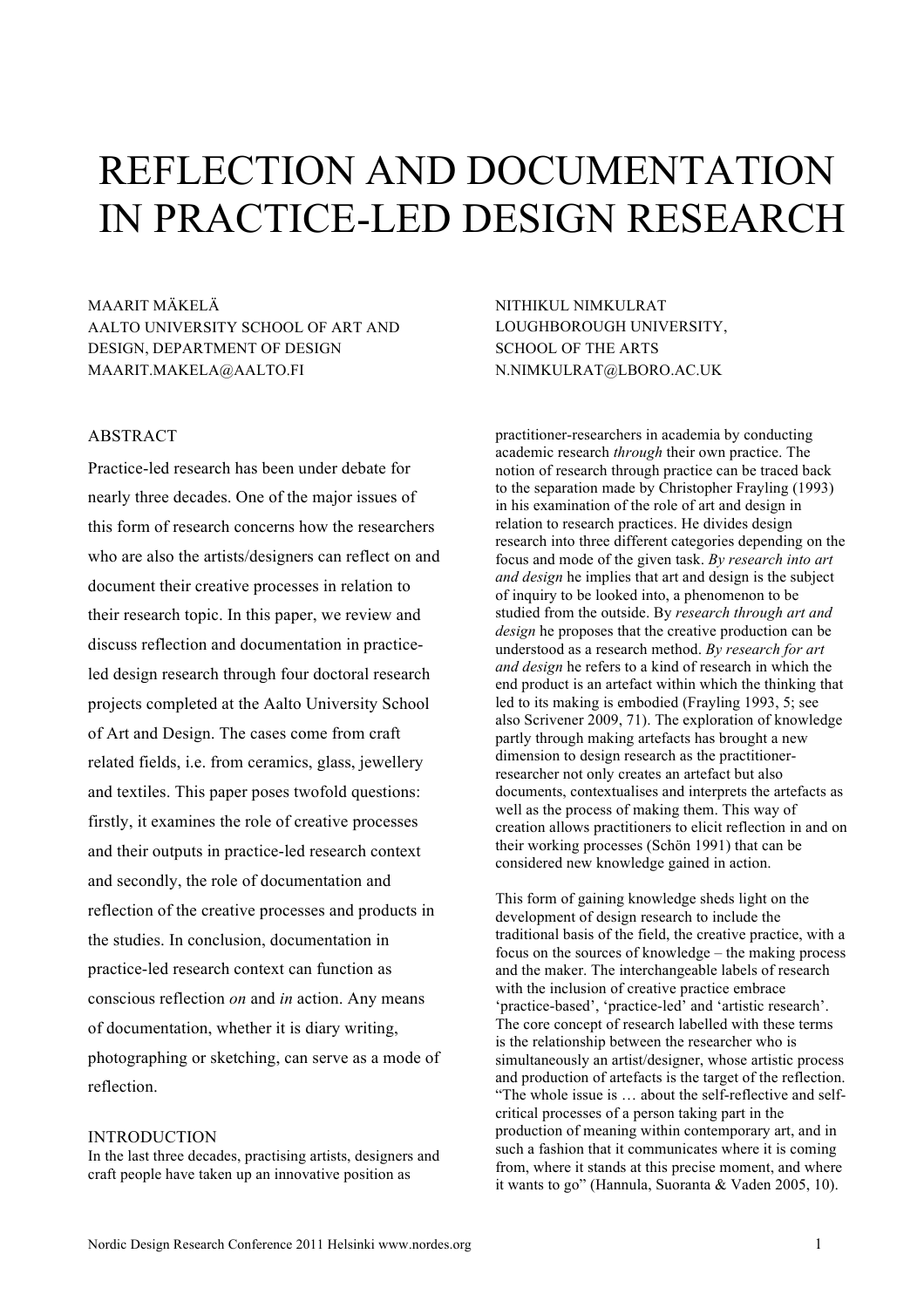This paper reviews and discusses practice-led design research through four completed doctoral research projects from craft related fields, that is, in the fields of ceramics, glass, jewellery and textiles. Each case includes both creative processes and exhibitions executed by a researcher who is also a practising artist/designer. The paper poses twofold questions. On the one hand, it tackles the role of creative processes and their outputs in practice-led research context. On the other, it examines the role of documentation and reflection of the creative processes and products in these studies.

In this paper, we will first update the debate on the discourse of practice-led research in art and design, focusing especially to discussion related to documentation and reflection. After this, we will closely examine four individual craft-oriented cases, focusing on the creative process and ways in which each artistresearcher documented, reflected and contextualised their own creative processes. Finally, we will compare these cases' creative processes' documentation, reflection and contextualisation in the context of practice-led research.

## ROLE OF REFLECTION AND DOCUMENTATION IN PRACTICE-LED **RESEARCH**

Contemporary art and design practices are saturated with theoretical knowledge as artists and designers integrate research methods into their creative processes in diverse ways. Indeed, the field of academic research, qualitative research in particular, seems to be able to offer methods, theories and approaches that are able to constructively support creative production. Kathrin Busch (2009, 1-2) points out that the attempt to implement a theory-derived and practice-based concept of art within an academic curriculum initially was a response to a changed notion of art – one in which art and theory has become entangled in multiple ways and focused on the production of knowledge rather than that of artworks. This trend clearly changed the concept of art from what had been traditionally/historically taught at art academies to the development of processes and capacities. This is also one reason why the desire to institutionally anchor work methods based on investigation or research to new curricula is arguably justified. Further, Busch (ibid.) states that artistic appropriation of knowledge evokes different and independent forms of knowledge that might be seen to complement or stand as an equivalent to scientific research. However, the spectrum of that which can be substantiated under the term 'artistic research' is broad and certainly not homogeneous. In this paper, we use 'practice-led research' as an umbrella term that includes ongoing discussions under the terms 'practice-led', 'artled' and 'artistic research'.

Mika Elo (2007, 14) reminds that a reflective relationship with tradition has been part of the practice of art at least since the age of Romanticism, just as in the natural sciences the production of 'epistemic things' has been intimately connected to experimental praxis throughout the modern era. Similarly, Ilpo Koskinen (2009, 11) states that research in social and so-called 'hard' sciences has shown for more than 40 years that practice is its basis. In this regard, the notion of 'practice-led' or 'artistic research' is not new – the new element is rather the connection between the art practice and the university institution. What is essential concerning this paper is a result of this connection, i.e. a new actor that has appeared on the stage – a practitioner who reflects upon her/his own practice.

Stephen Scrivener, who has discussed the relationship between art and design practice and research in his several writings, argues for design research where research and design are coupled and calls the foundation for such practice 'research-in-design' (Scrivener 2000, 392). This corresponds to social scientist Donald Schön's theory of design as reflective practice (Schön 1991). According to Schön, our knowing is in action, ordinary in tacit form and implicit in our patterns of action. *Reflection-in-action* indicates a process in which practitioners encounter an unusual situation and have to take a different course of action from that which they usually do or have originally planned (ibid., 128-136). On the other hand, *reflection-on-action* includes an analytical process in which practitioners reflect their thinking, actions, and feelings in connection to particular events in their professional practice (ibid., 275-283).

Scrivener (2000, 392) emphasises that in each 'researchin-design' project, systematic documentation and reflection-in-action play a crucial role as it supports the practitioner's reflections and brings greater objectivity – or critical subjectivity – to the whole project. He also stresses the importance of the final reflection – or *reflection-on-action* in Schön's term – that it should reflect not only on the project as a whole in relation to the issues explored but also on the goals attained and the reflection in action and practice itself. The reflection conducted in different stages of the project provides primary material for communicating and sharing of the experiences related to the project. According to Scrivener (2002, 25) documentation can assist in capturing the experiential knowledge in creative process, so that what the practitioner learns from within his/her practice becomes explicit, accessible and communicable.

Correspondingly, Nigel Cross (1982, 223-335; 1999, 5- 6) discusses knowledge intertwined in the practice of design. He argues that the knowledge of design resides in people, processes and products. Part of this knowledge is inherent in the activity of designing and can be gained by engaging in and reflecting on that very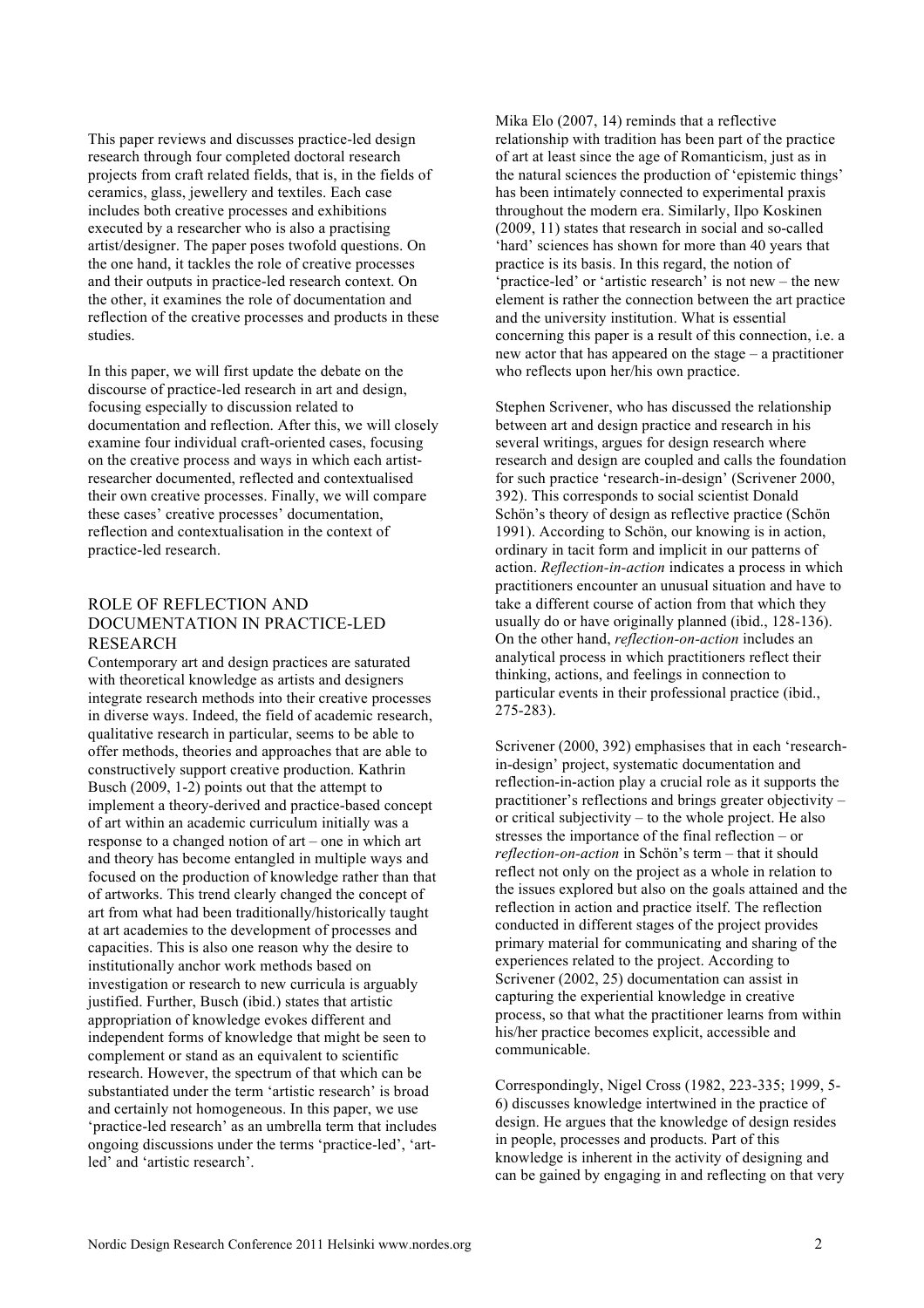activity. According to Cross (2001, 54-55), knowledge also resides in the artefacts themselves, in their form and materials. Some of this knowledge is also inherent in the process of manufacturing the artefacts, gained through making and reflecting upon the making of these artefacts. Thus, the triangle of maker-making-artefact seems to provide a useful means through which it is possible to approach practitioners' ways of knowing (Mäkelä & Routarinne 2006, 21-22).

The theatre director Mark Fleishman (2009) uses the term *creative discovery* when discussing the relationship between creative process and knowledge. This concept underlines the importance of the two-fold process of making and reflecting and the knowledge that this process might be able to reveal. He also stresses the need for documentation to be related to the different stages of the creative process, thus sketching out the link between (art or design) practice, documentation and evaluation. The linkage will be next examined more closely by introducing four craft-related doctoral dissertations completed at the Aalto University School of Art and Design, or formerly named University of Art and Design Helsinki. The Doctor of Arts degree has been available in this university since 1983. The opportunity to create products as part of the dissertation began in 1992 (Ryynanen 1999, 13). As all the studies undergo a scientific evaluation process, the written component of the study is therefore expected to meet academic requirements. The following reviews will focus on the creative process and ways in which each artist-researcher documented, reflected and contextualised their creative processes.

## MAARIT MÄKELÄ: CLAY PICTURES AS FEMALE REPRESENTATIONS

The ceramic artist Maarit Mäkelä graduated as a Doctor of Arts in 2003 with her study *Memories on Clay: Representations of Subjective Creation Process and Gender* (Mäkelä 2003). The supporting structure of the study is the art making process that is documented in three exhibitions. The domain of the female body is intertwined in the arguments of the study in several ways. The female body is the theme of the art made during this research process, as well as thematically the main focus of the theoretical discussion used for contextualising and making sense of these artefacts.

In this study an artist-researcher connected art with research by following certain routes that have informed her experience as a female artist and as a feminist researcher. Thus, the speaker in this study is the artistresearcher who reflects and reviews her intuitive work process. The research proceeds as a dialogue between ceramic art and feminist research. The inquiry begins with making artefacts. This means hands-on actions with clay and, the product of which are artefacts arranged in the form of an exhibition. Each artistic work period is followed by a research period. In this study the artistic work periods and research-oriented work periods are repeated three times.

To be able to reflect the overall process, Mäkelä utilised two means of documentation. Firstly, a professional photographer documented the exhibitions and each exhibit. Secondly, she kept working diaries throughout the creative processes related to her study where she collected various textual and visual materials related to the topic. In some parts of the diary she developed her ideas by sketching. She also reflected her creative processes in the diaries by making notes, clarifying her thoughts and developing the ideas in a written format. In her case, the content of notes is connected closely to the idea of self-reflection, i.e. the mode of reflection where author scrutinises and clarifies her thoughts and conceptions related to her own actions by writing (see e.g. Anttila 2006, 78). For example, while working in the studio, she notes:

Physical work has begun – apparently with a slow process during which I take the material into my possession both physically and mentally. The process has a meaning like a ritual. My working methods are simple. I use as simple tools as possible and touch the material a lot... This is a rite, an initiation rite during which I move from the level of (logical) thinking to an intuitive and physical mode of working (Extract from working diary, 9 January 1996; see also Mäkelä 1997, 64).

All documentation served as data for the written part of the study. The written dissertation consists of three main chapters, each of which focusing one of the three exhibitions. In each chapter she reflected on one exhibition and creative processes related to that exhibition.

During the study, the artist-researcher updated culturally tied representations of femininity. By playing with already existing female representations and printing them on clay, in this way, Mäkelä brought them into a new context and participated in their reproduction and re-contextualisation. For example, in the first exhibition, she interrogated the experience of femininity by using the post-modern device of loaned images. In the series of clay pictures appointed with the name *Monthly Bleeding* (Fig. 1) the photograph of Marilyn Monroe is used as a starting point of the work (Fig. 2).



Figure 1: Mäkelä's work *Monthly Bleeding*, 1996, silkscreen and painting to Finnish earthenware. Photograph: Rauno Träskelin.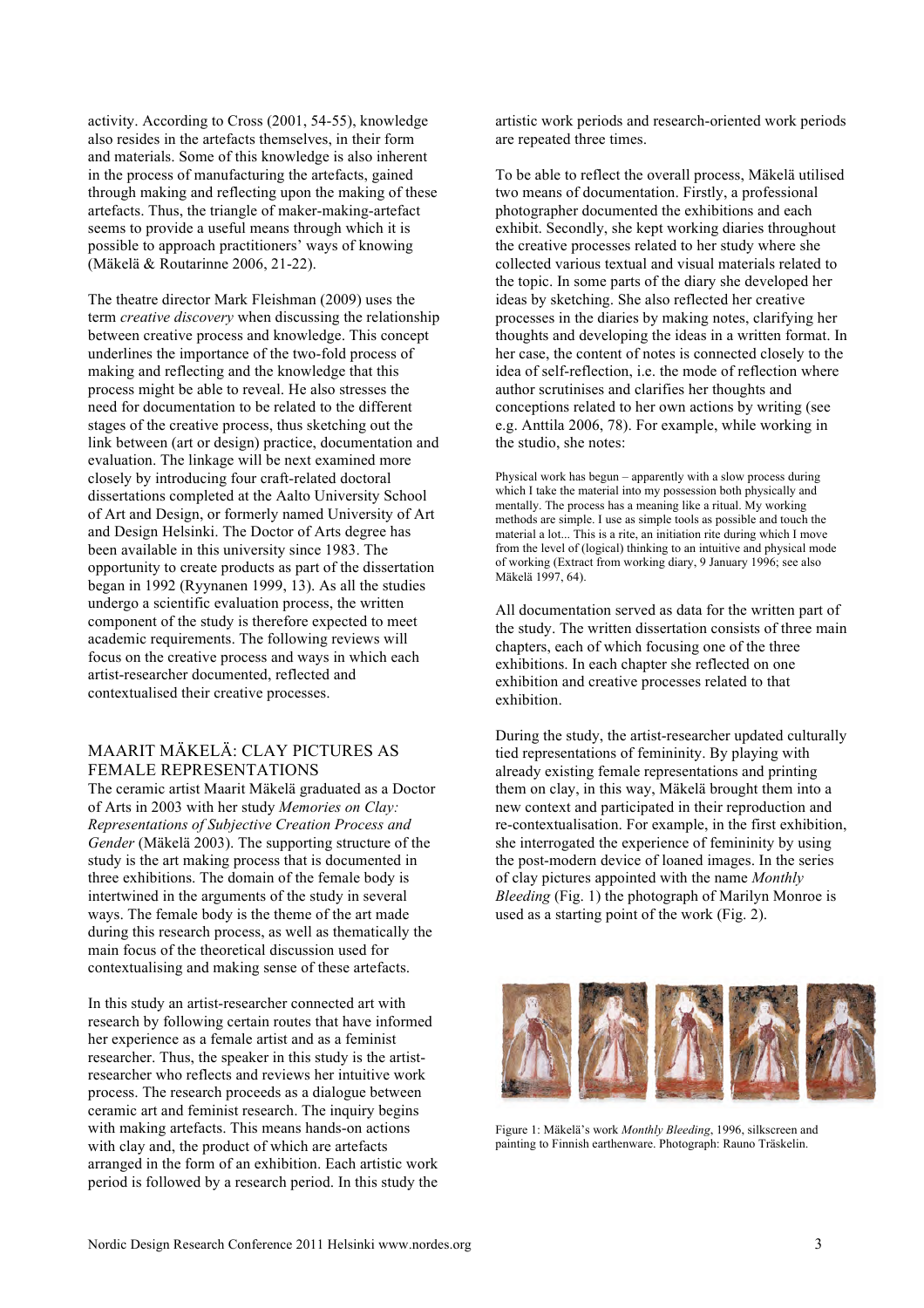

Figure 2: Original photograph of Marilyn Monroe, 1956.

When brought to the rough earthenware, the sister figures of Monroe continue the complex representations of femininity as the outlines of Monroe's body have been strengthened by rugged, scratchy marks. The marks have been carved as a part of the wet ceramic surface. The smooth feminine shapes have thus acquired new lines, which are partly atop the original lines, and partly pushed under the original ones. Even though its serial nature is one of the central features of this work, each of the plates is also meaningful, as they all embody different representations of femininity.

According to Griselda Pollock (1988, 6), representation bears the wider meaning of analysing something or some phenomenon, giving it meaning and making it understandable in relation to other representations. As a concept, representation emphasises the meaningproducing nature of saying, presenting, thinking and knowing. When understood in this way, the ceramic representations of women produced during the research process have a central meaning: not only do these works preserve the female experience but also analyse and comment on it. In this way, personal experience has been woven in as an integral part of the study and, as such, forms a central source of the process of producing knowledge.

Thus, in the case of Mäkelä, the artistic production operated as a reflector with which she was able to explore her theme, femininity, profoundly. The result of this process was clay pictures, which were then shared via three exhibitions. The documentation consisted of photographs taken from the exhibitions and each exhibited artwork. The related creative processes were also reflected in the working diary. The final reflection took place in the pages of the dissertation, when all these documents served as data for discussing and contextualising the topic profoundly.

# KÄRT SUMMATAVET: ARTISTIC INNOVATION INSPIRED BY TRADITION

Kärt Summatavet is a jewellery artist who received a Doctor of Arts in 2005. Her dissertation is entitled *Folk Tradition and Artistic Inspiration: A Woman's Life in Traditional Estonian Jewelry and Crafts as Told by Anne and Roosi* (Summatavet 2005). Her study comprises a written thesis and three art projects carried

out between 2001 and 2004. It investigates the relationship of the Estonian oral tradition and traditional crafts with the life experience of a female member of a traditional community. The work seeks ways in which folk tradition can be utilised as a source of artistic inspiration for contemporary jewellery art.

In her research, Summatavet utilised fieldwork with participant observation – a method used in cultural anthropology and ethnography – to study Estonian traditional crafts and oral tradition that cannot be found in any literature or archives. The information collected during the fieldwork also acted as inspiration for Summatavet's artistic creation. The fieldwork was carried out mainly with two bearers of Estonian traditional handicraft: the Setu singer and craftsmaster Anne Kõivo and the Kihnu Island's craftsmaster Rosaali Karjam. Through deep communication with these bearers, Summatavet not only expanded the knowledge of her country's living tradition and handicraft as the reflection of one's life story, but also gained artistic inspiration useful for her own jewellery creation presented in three art projects. When knowledge of traditional jewellery and crafts combined with modern technologies, new opportunities and challenges for carrying out jewellery art projects emerged.

In Summatavet's case, the process of documentation took place substantially during the fieldwork, forming a collection of research and artistic material as the product of documentation. During the fieldwork, the interaction between Summatavet and the traditional bearers generated mutual relationship and understanding between them. On the one hand, the artist motivated the artisans to discuss their experience in a contemporary context, and in Roosi's case, to start documenting her own mitten's patterns. On the other hand, the artisans inspired the artist, especially in Anne's case when she assisted the artist in interpreting Setu's women's life and utilising the interpretation for the three jewellery projects. The data collection collected during the fieldwork over several years thus consisted of not only interview records and photographs of the bearers and their collections, but also sketches, notes and diaries kept by the tradition bearers.

Summatavet studied the collected material repeatedly, then interpreted and used it as data in her written thesis and as inspirational basis for her art projects. The inspiration evolved into a close association between the documented material and the artist-researcher's emotion elicited during the fieldwork, and was then presented in the form of jewellery art. The fieldwork and the art projects influenced each other and were carried out as an intertwined process. In other words, while the fieldwork supported the creative work, the creation production generated new questions to be tackled in the fieldwork.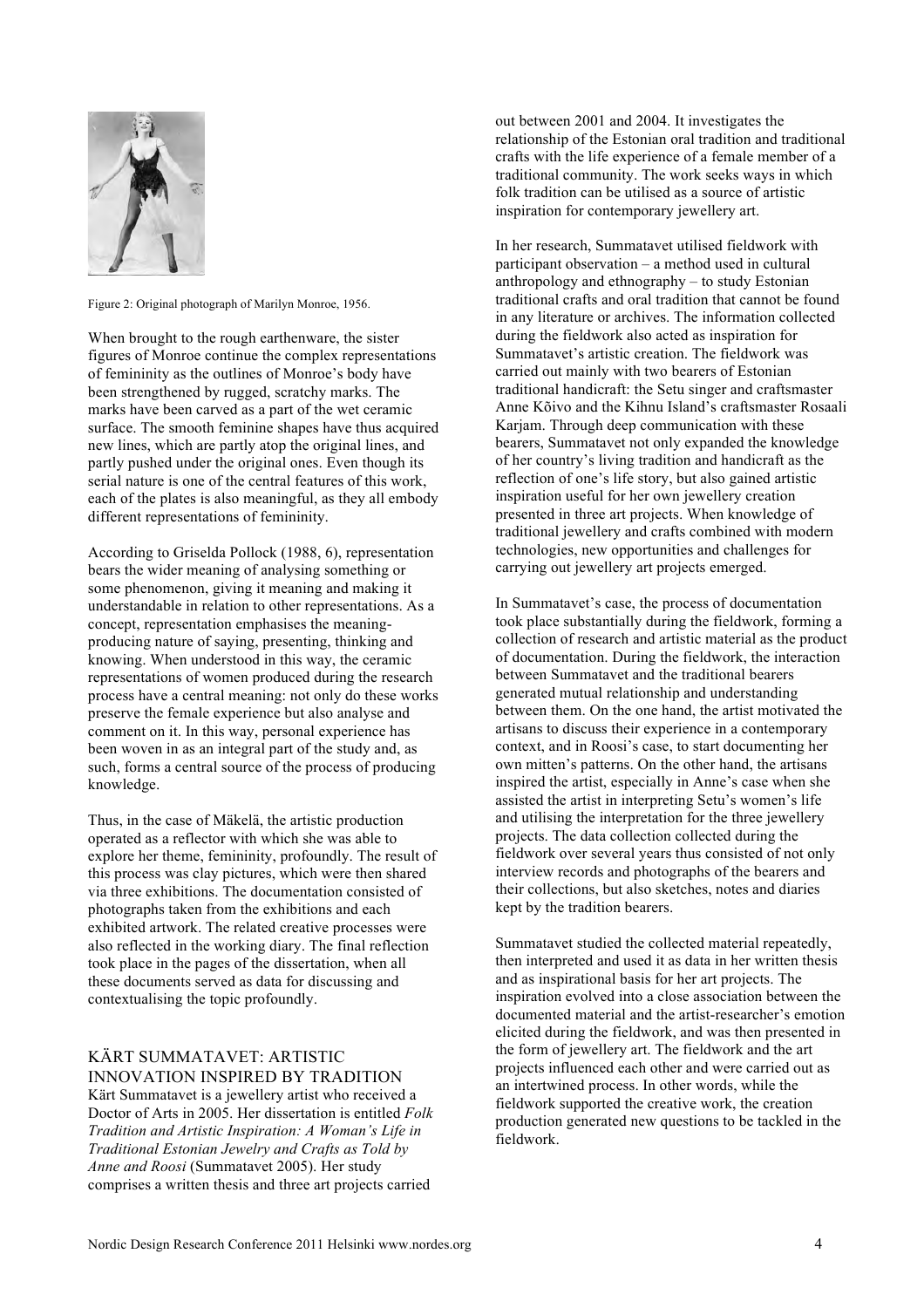In each art project, Summatavet reflected her interpretation of life stories told by the bearers and developed the project's theme further based on a particular story. Her art projects aimed at combining tradition with modern techniques. For example, in the project and exhibition namely *Childhood and Girlhood*, Summatavet gained inspiration from Anne Kõivo's life stories about the brooch and song of women in Setumaa, southeast of Estonia. 'The brooch is so old that mother's voice is in it', says Anne (Summatavet 2005, 141). A Setu woman wears a brooch and silver chains when singing in an important event (Fig. 3 and 4). The brooch symbolises protection and has been passed from one generation to another within a family.

The lyrics of autobiographical songs usually tell about childhood's happiness and freedom. This ornament and songs inspired Summatavet as she connected it to her own childhood's lullaby. She then conceived 'lullaby' as one of the main themes of the exhibition. The theme was presented in a collection of copper brooches representing a fairytale world dreamed by a little girl. Summatavet employed symbols, signs and patterns in presenting the theme through a concrete material (Fig. 5). In the creative process, Summatavet also learnt technical possibilities of applying fine and thin enamelling and enamel painting onto big copper convex forms.



Figures 3 and 4: Anne Kõivo's silver ornament and Anne (middle) wearing the ornament when performing in a choir. Photograph: Märt Summatavet.



Figure 5: Kärt Summatavet's jewellery piece namely *The Forest Nymphs,1999-2000* . Materials and techniques: copper, silver, enamel, painting enamels. Photograph: Rein Vainküla.

### OUTI TURPEINEN: INSTALLATIONS AS TEST SPACES

The glass artist Outi Turpeinen graduated as a Doctor of Arts with her thesis namely *A Meaningful Museum Object: Critical Visuality in Cultural History Museum Exhibitions* (Turpeinen 2005). Her study consists of a series of three exhibitions and a written thesis. The study examines the relationship between a cultural history museum exhibition and the objects on display, especially the formation of meaning of the exhibition. Therefore, as part of her study, Turpeinen created sculptural glass works as fictional museum objects, and based on these works, constructed installations in the museum context.

For this purpose, Turpeinen visited several cultural history museums and analysed their exhibitions. Some of these museums displayed exhibitions, which were done in collaboration with artists. In these cases Turpeinen examined how artists changed the exhibition design and how this brought new meaning to the museum objects. Based on the abovementioned experiences and studies, she created three installations, which were displayed as part of her doctoral study.

In the case of Turpeinen, documentation is related to the study in two phases. The first phase took place while visiting cultural history museums. During the visits, she documented the exhibitions by photographing, and kept diary where she wrote notes and sketches (Fig. 6). This kind of experimenting and documenting went on during the whole study process. For Schön (1991, 80-81) the verbal and non-verbal expression is analogous: drawing and talking are parallel ways of designing, and together make up what he calls 'language of design'. The drawing reveals qualities and relations unimagined beforehand and thus, the moves of hands are able to function as experiments. Therefore, the graphic world of the sketchpad can also function as the medium of *reflection-in-action* (Schön 1991, 157). Accordingly, the sketches Turpeinen did while visiting in the museums is a kind of visual reflection based on the theme explored.



Figure 6: Outi Turpeinen makes notes in her diary in Thalang Museum in Phuket, Thailand, December 2003. Photograph: Rauno Rönnberg.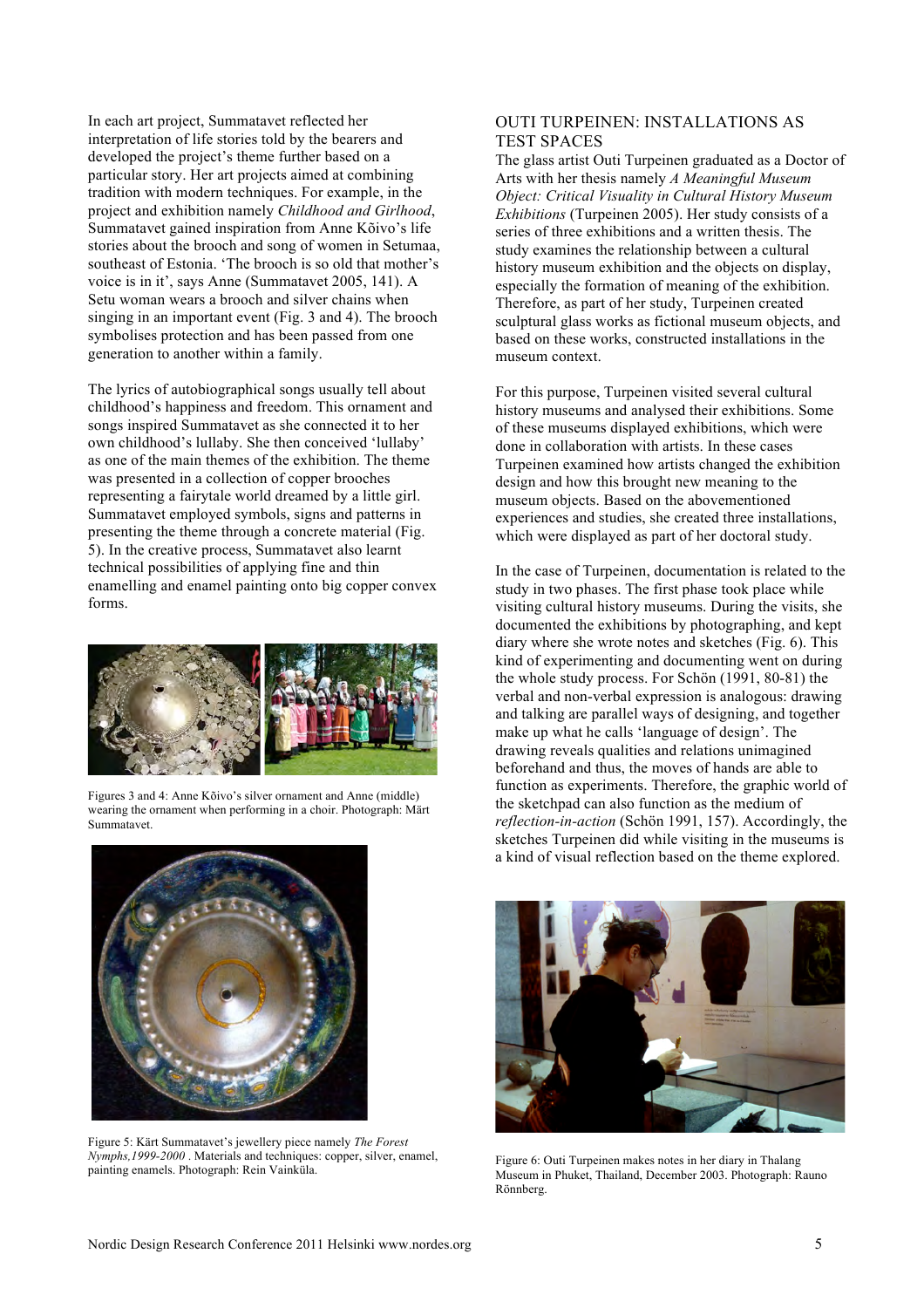Physicist and historian of science Peter Galison (2002, 300-308), has discussed the role of visualisation in discovery. According to him, only pictures can develop within us the intuition needed to proceed further towards abstraction. Pictures acts as steppingstones along the path to real knowledge that intuition supports. In this light, Turpeinen's visits and documentation in the museums have a central role: they serve as intuitive knowledge, background as well as inspiration for Turpeinen's own installations. In the installations she reflected and developed certain themes and ideas further and in this way, testing her 'research findings' in concrete spatial constructions. For example, the sketches and diary notes made in the British Museum (Fig. 7) was used as starting point and inspiration when making a fictional museum artefact *Stupa* (Fig. 8) for her third installation.



Figure 7 and 8: Outi Turpeinen's sketches made in the British Museum; her fictional museum artefact *Stupa* in her installation in the Kiasma Art museum in 2003. Photographs: Otto Karvonen and Minna Kurjenluoma.

The installations were exhibited in three art museums, where they functioned concurrently as test spaces for the study. Via these test spaces Turpeinen was able to experiment and develop her research themes further. The second phase of documentation took place in relation to each artistic working process when setting up each of the three installations. In this phase, Turpeinen photographed the final installations and their spatial construction, individual exhibits, as well as the process of setting up of the exhibitions. By documenting the installations and creative processes related to them, she was able to reflect and analyse these test spaces afterwards, i.e. when the particular time and space related event had already ended. Thus, after the 'test', Turpeinen was able to contextualise her own artistic working process and discuss her 'findings' with the help of the relevant literature. In this way, the related artistic working process functioned one of her main research methods, which on the other hand produced data for the study, and on the other hand served as result of the research. According to Turpeinen (2005, 40), the aim of this kind of practice-led study does not lie in one singular or objective truth. Rather, the aim is to open up the creative processes related to the study as well as analyse the process of meaning constructing.

# NITHIKUL NIMKULRAT: PAPER AS EXPRESSIVE MATERIAL

The textile artist Nithikul Nimkulrat received her Doctor of Arts Degree in 2009 with her dissertation entitled *Paperness: Expressive Material in Textile Art from an Artist's Viewpoint* (Nimkulrat 2009). The thesis focuses on the relationship between material and artistic expression, exploring the expressive quality of a tangible material that is beyond its physical, touchable qualities. In the other words, the study aims at understanding the influence of a physical material on the artist's thoughts and the formation of her ideas during creative processes. The material taken for this study is paper string. It was used to create to two art series and exhibitions: *Seeing Paper* (2005) and *Paper World* (2007). These exhibitions together with a written thesis are combined as the result of this research. The creation of artworks was considered the main vehicle for research whose structure was divided based on the periods of art productions and exhibitions into five phases (Fig 9).



Figure 9: Five phases of the research process (Nimkulrat 2009, 57).

Throughout phases of research, documentation was carried out visually and textually in various forms, including diary writing, photographing, sketching, diagram drawing and questionnaires. These means of documentation were used not only during the creative processes and exhibition but also when studying theories related to the research topic. Regarding the key documentation – photographing – Nimkulrat took photographs of her artworks in both art series throughout the processes from her studio to the exhibition spaces. Photographs in combination with diaries facilitated her subsequent art production and provided material for research that she can revisit and reflect on when preparing the written thesis.

In her daily diary writing, Nimkulrat recorded her actions and experiences in the creative process from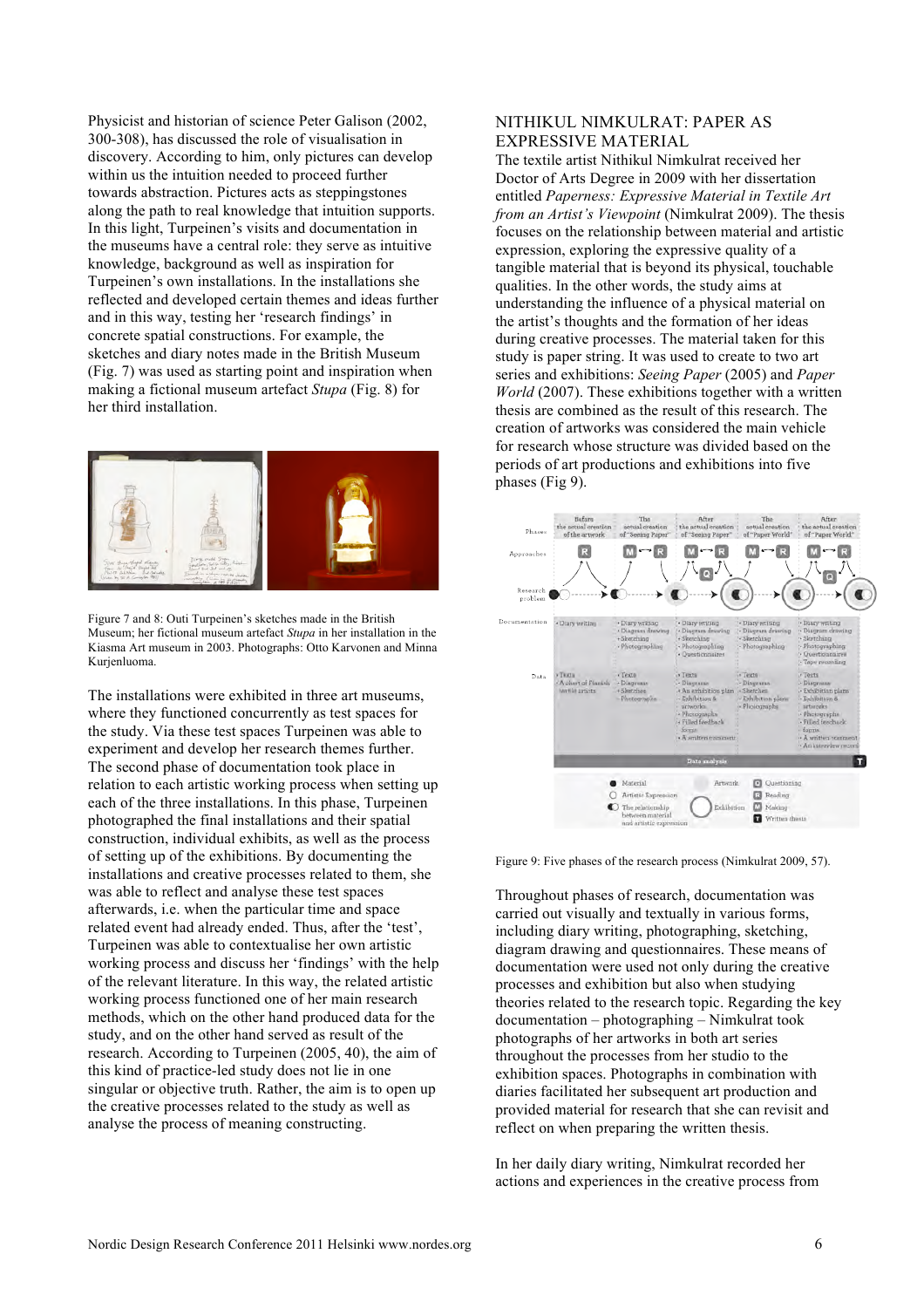conceptualising to manipulating the physical material to execute artworks. She noted both factual and tangible aspects, such as the choices of material and the reasons for selecting them, and less concrete ones, such as her emotions when handling a material. In Nimkulrat's case, diary writing was a reflective process evolving correspondingly with the situations she stumbled upon in the artistic process. In other words, diary writing facilitated her self-awareness of cumulative thoughts, intentions and decisions in the action, or *reflection-inaction* (see Schön 1991, 128-156), which she could revisit and reflect on when preparing the written thesis. Some writings about thoughts or actions, which seemed trivial in the creative process, shed light on the overall process after it was completed. An example can be seen in a diary entry made during the making of *Get Sorted* (Fig 10), an artwork in *Seeing Paper* series:

… Life is in a mess because one makes it messy, like I did with the neat twisted paper yarn. I am the one who created a terrible mess with the strings, and I must be the one who sorts the mess out in order to form the piece on the mould. … I have to control not only the messiness of the strings but also my pulling strength. If I pull the strings too hard, I may break some strings. On the other hand, if I pull them too gently, the knots are too loose. This material doesn't want to be controlled. I have to add new strings at several places where the old strings are broken. I hide the broken strings very neatly. … (Extract from working diary, 28 March 2005; Nimkulrat 2009, 115).

The above note shows not only her intense experience with a type of paper string (Fig. 11) but also her feelings towards it in relation to the material's physical qualities, such as being weak and difficult to sort out. As this type of paper string was untwisted from a strong, straight and smooth type, the experience with the weakness and messiness of the material became unexpected to her and influenced her thoughts of the ongoing work. When the work was finished, the note led to the title *Get Sorted*. Then, Nimkulrat associated the experience of the rough textured and easily broken strings with her earlier experience of something else – barbwire (See also Nimkulrat 2007b, 17-24). She adopted phenomenological thinking to understand the association. A tactile phenomenon, as Merleau-Ponty (1962, 369) pointed out, is effective when it finds something similar within the person who touches. The material's association with barbwire thus shows the way in which the artist-researcher's tactile experience sought connection with consciousness and recalled the memory of prior experiences. This association became the input of her creative process of a subsequent artwork using the same material, namely *Private Area* (Fig. 12). She knew that she could represent the association and made the material's qualities visible as the key feature of the work through forceful pulling to break the strings.



Figures 10, 11 and 12: *Get Sorted*; material used to create *Get Sorted* and *Private Area*; *Private Area*. Photographs: Maj Lundell and Minna Luoma.

In Nimkulrat's case, the creation of artefacts was performed as the *reflection-in-action* of her previous creative process. Through the interaction between different research approaches (i.e. making, reading and questioning) the research problem regarding the relationship between material and artistic expression developed and was tackled accordingly. Documentation was proven crucial for conducting this practice-led research. Without the documentation of the artistic process, artworks produced in the process may not be adequate to provide data for analysis and to generate reflection (Nimkulrat 2007b). The documented visuals and texts became data, which was later organised, reflected on and articulated. The implicit artistic experience is thus attainable and debatable in the context of disciplined inquiry because of documentation (ibid.).

#### RELATIONSHIP BETWEEN REFLECTION AND DOCUMENTATION

In this article, we have reviewed the different roles and modes of reflection and documentation carried out in four completed practice-led doctoral research in the field of design. The craft-related cases portrayed above demonstrate various ways of documenting research and creative practices, as well as of reflecting *in* and *on* actions in the creative processes. This is to locate the cases in terms of Schön's division, the two steps of reflection, i.e. *reflection-in-action* and *reflection-onaction*. These steps can be traced from the cases in different levels.

Firstly, in Mäkelä's and Nimkulrat's cases*, reflectionin-action* functioned as an inherent method for collecting information about the creative processes related to the study. In these cases, the reflection is made possible by utilising diary writing, photographing and diagram drawing i.e. means of documentation. Also, Turpeinen utilised this form of reflection when making sketches in her diary during her visits in the museums. Secondly, in later steps of the study, when bringing the data in connection with the relevant research literature, the collected data elicit insights and understanding for the study. This step of the study,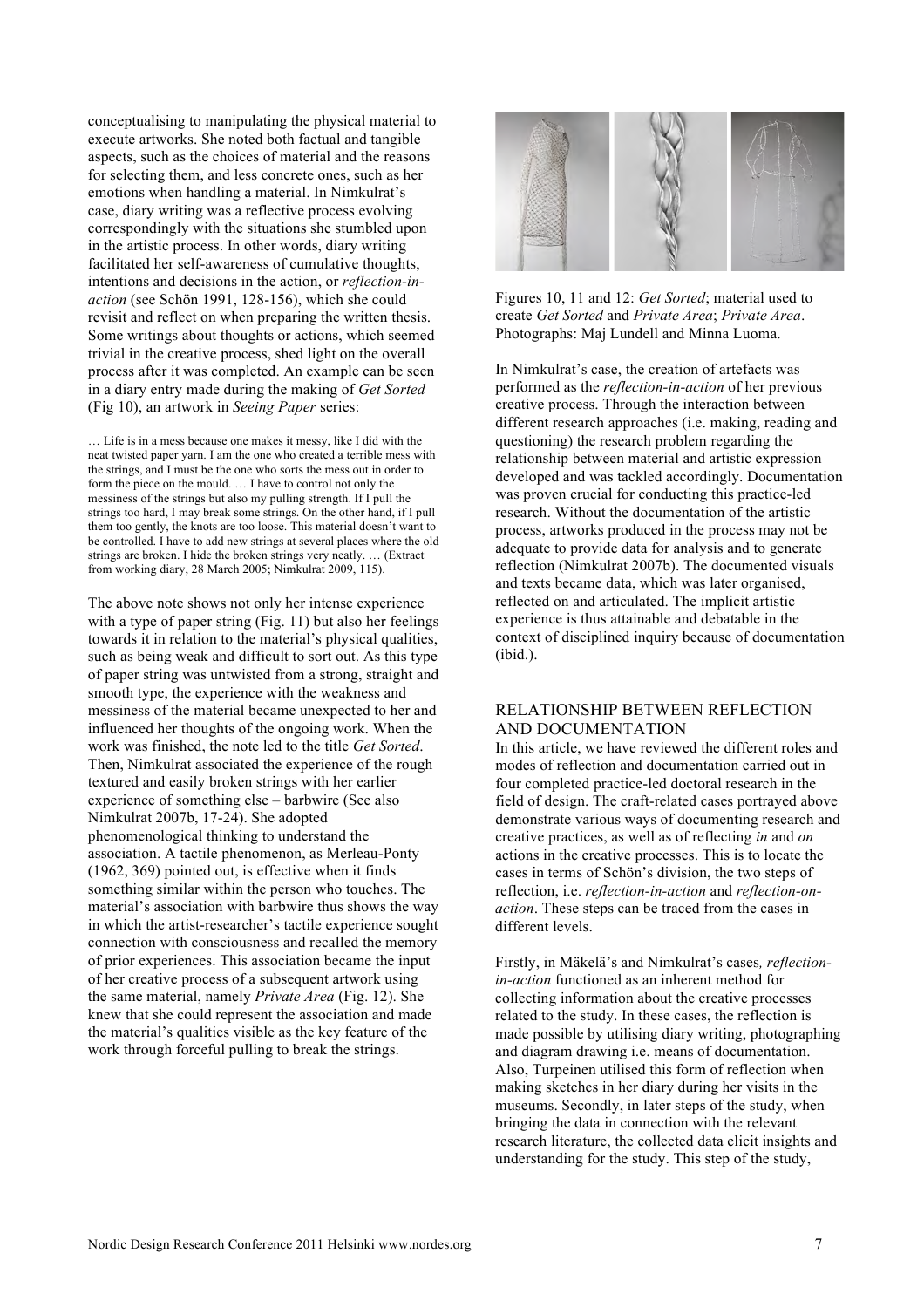*reflection-on-action*, is apparent in all the reviewed cases.

On the other hand, when considering the meaning of documentation, it can be utilised in two ways. Firstly, as shown in the cases of Mäkelä and Nimkulrat, documentation can serve as the references *of* making artefacts, and secondly, as apparent in the cases of Summatavet and Turpeinen, documentation can be used as basis *for* making artefacts.

The first mode of documentation – documentation *of* making artefacts – takes place at the same time as the artist-researcher gradually forms material into artefacts. This mode of documentation can be carried out visually and textually, as both Mäkelä and Nimkulrat did throughout their creative practices related to the topics of their doctoral dissertations. The textual documentation is carried out in the form of diary writing. As presented above, some texts in Mäkelä's and Nimkulrat's diaries reveal their thoughts and emotions evolved during their encountering with their materials, techniques and tools. The proceeding thoughts and emotions once recorded play a significant role as material for discussing the research topic in the process of writing up the thesis. In this way, the textually and visually recorded documents illuminate when sharing the artist-researcher's ways of working, thinking and knowing in his/her action.

The second mode of documentation – documentation *for* making artefacts – arises before the actual creation of artefacts when the artist-researcher is in the process of searching inspiration for his/her creation. As can be seen in both the cases of Summatavet and Turpeinen, this mode of documentation can also be performed visually and textually. In Summatavet's case, the recorded interviews and photographs collected during fieldwork were used as inspiration for her jewellery art making. On the other hand, Turpeinen utilised visuals and notes in her working diary documented during her visits to different cultural museums as the basis for developing themes of her installations. Both cases reveal ways in which the documented visuals and texts have an important role of providing themes for the artist-researcher's creative process.

Based on the introduced cases, it can be concluded that in practice-led research context, documentation can function as a research tool for capturing reflection *on* and *in* action. When artist-researchers document their practice-led research processes, they consciously reflect on the current experiences during the process (*reflection-in-action*) and on the documented experiences after the entire process (*reflection-onaction*). This does not mean that documentation is the foundation of research or theory construction (Freidman 2008, 157). Rather, documentation makes reflection explicitly articulated in a form available for the

practitioner-researcher to revisit and analyse in order to develop and contruct design knowledge.

#### **REFERENCES**

- Anttila, P. (2006) *Tutkiva toiminta ja ilmaisu, teos, tekeminen* [Exploratory Practice and Expression, Work and Making], Hamina: Akatiimi.
- Busch, K. (2009) 'Artistic Research and the Poetics of Knowledge', *Art & Research: A Journal of Ideas, Contexts and Methods*, 2(2), Available: http://www.artandresearch.org.uk/v2n2/busch.html [Accessed 20 July 2010].
- Cross, N. (1982) 'Designerly Ways of Knowing', *Design Studies*, 3(4), 221-227.
- Cross, N. (1999) 'Design Research: A Disciplined Conversation', *Design Issues*, 15(2), 5-10.
- Cross, N. (2001) 'Designerly Ways of Knowing: Design Discipline versus Design Science', *Design Issues*, 17(3), 49-55.
- Elo, M. (2007) 'Ajatteleva tutkimus/Thinking Research', in Elo, M., ed., *Toisaalta tässä. Valokuva teoksena ja tutkimuksena/Here Then: The Photograph as Work of Art and as Research*, Helsinki: University of Art and Design Helsinki and Finnish Academy of Fine Arts, 9-29.
- Fleishman, M. (2009) 'Dramaturgy as research method', abstract for paper presented at the *On Making: Integrating Approaches to Practice-Led Research in Art and Design Colloquium*, University of Johannesburg, 15-16 October.
- Frayling, C. (1993) 'Research in Art and Design,' *Royal College of Art Research Papers*, 1(1), 1-5.
- Freidman, K. (2008) 'Research into, by and for design,' *Journal of Visual Art Practice*, 7(2), 153-160.
- Galison, P. (2002) 'Images Scatter into Data, Data Gather into Images', in Latour, B. and Weiber, P., eds., *Iconoclash: Beyond the Image Wars in Science, Religion, and Art*, Cambridge: Massachusetts Institute of Technology, 300-323,
- Hannula, M, Suoranta, J. and Vaden, T. (2005) *Artistic Research – Theories, Methods and Practices*, Helsinki and Gothenburg: Academy of Fine Arts, Finland and University of Gothenburg, Sweden.
- Koskinen, I. (2009) 'Throwing the Baby Out or Taking Practice Seriously', in Nimkulrat, N. and O'Riley, T., eds., *Reflections and Connections: On the Relationship between Creative Production and Academic Research*, Helsinki: University of Art and Design Helsinki, 11-17.
- Merleau-Ponty, M. (1962) *Phenomenology of Perception*, translated by Smith, C., London: